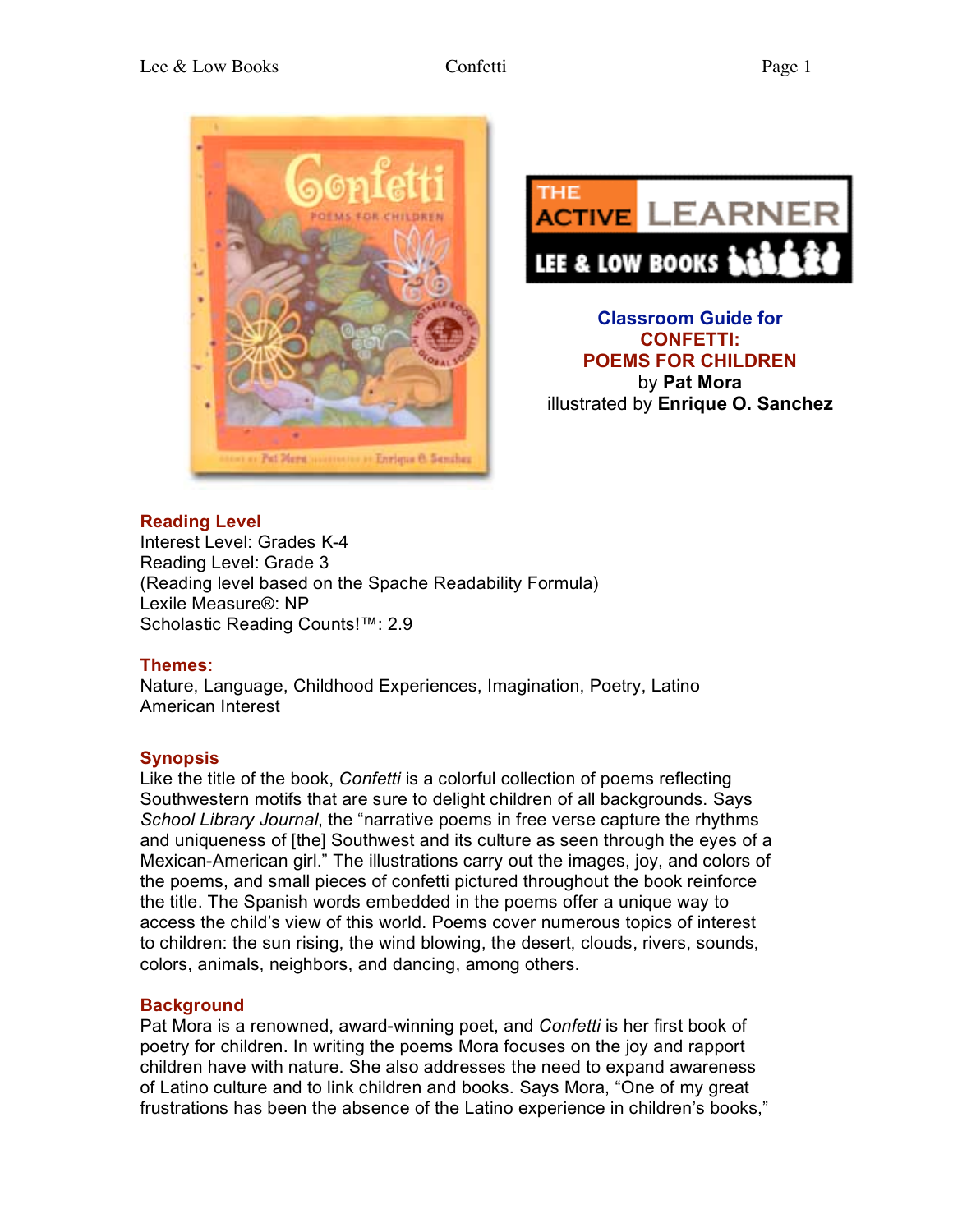and with *Confetti,* she is helping bring the Latino experience to all children. In addition to her poetry, Mora has helped to establish April 30th as Día de los niños/Día de los libros, a yearly celebration of childhood, books, languages, and cultures.

#### **BEFORE READING Prereading Focus Questions**

Before introducing the poems in *Confetti*, you may wish to have students discuss one or more of the following questions as a motivation for reading.

- 1. What is confetti? When might you use confetti? What kinds of events do you relate it to?
- 2. What do you know about the Southwest of the United States? What is the landscape there like? What kinds of plants and animals do you find there?
- 3. What kinds of poetry do you like? Why? What is your favorite poem?
- 4. Have you ever looked at the sky and seen a picture in a cloud? What did you see?

### **Teaching Tips**

• Choose poems from *Confetti* to use during April as part of your celebration of National Poetry Month.

• For more ideas and information about bringing poetry into your classroom, visit the POETRY POWER section of our Web site at leeandlow.com/p/teachers-sub-poetry.mhtml

#### **BEFORE READING Exploring the Book**

Display the book cover and read aloud the title. Ask students to speculate on how confetti might relate to poetry. Write students' ideas on chart paper or a poster pad to review after students have read the book.

Discuss the cover illustration. What are some things you see in the illustration? What kind of a poem do you think might go with this picture? Point out that the cover illustration also appears inside the book with a poem called "Leaf Soup."

Review the parts of the book including the dedications, glossary of Spanish words, and brief biographies of the author and illustrator.

Read aloud the titles of the poems and remind students that the titles can help them gain meaning from the poems.

Have students browse through the illustrations in the book. Point out that the pictures also help them gain meaning from the poems.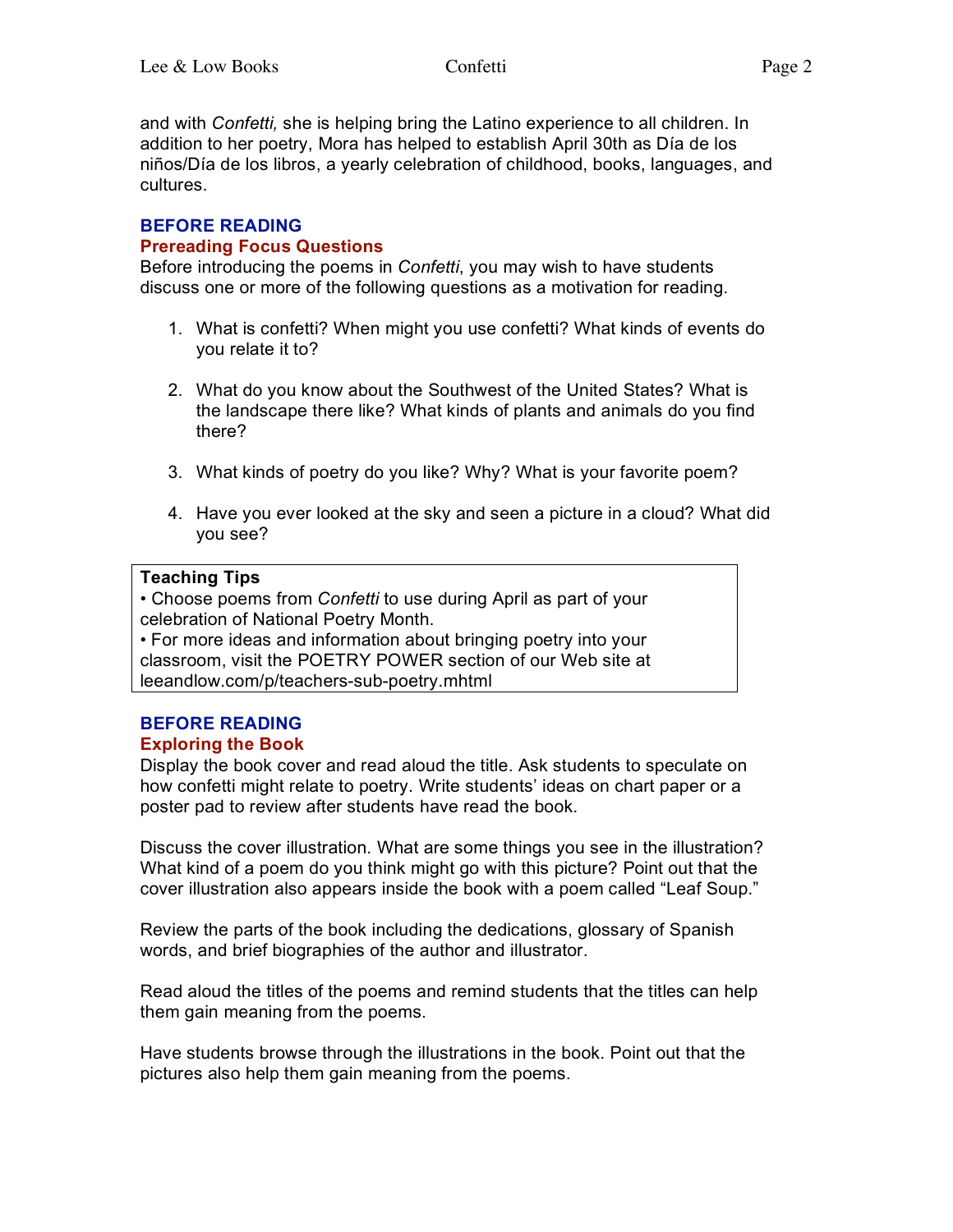## **Setting a Purpose for Reading**

Review with students that poems can take different forms and that not all poetry rhymes. Ask students to look at the poetic forms in *Confetti* and make comparisons. Can they find any poems that rhyme?

Have students predict things they might learn from the poetry in the book. Record students' ideas on chart paper or a poster pad so students can check their predictions after reading the poems.

### **Vocabulary**

Help students appreciate the poet's use of words by identifying adjectives from the book. Point out that a poet often uses words in a unique way and this includes using words that are normally other parts of speech as adjectives. Read aloud lines such as the following and emphasize the underlined adjectives.

From " Colors Crackle, Colors Roar": Red shouts a loud, **balloon-red** sound.

From "Purple Snake": Slowly he strokes the wood, **rough** and **wrinkled.**

From "Cloud Dragons": Oh, I see caballitos that race the wind high in the **shimmering** blue.

From "Abuelita's Lap": . . . her heart and cuentos from the past, the rhythms **honey-sweet.**

Remind students of the glossary of Spanish words on the last page of the book. Encourage students to refer to the glossary while reading the poems if they cannot figure out the meaning of a Spanish word from the context of the poem.

#### **READING AND RESPONDING Discussion Questions**

Use these questions to help students enhance their understanding of the poems. Encourage students to identify specific lines in the poems or parts of the illustrations to support their responses.

- 1. In "Sun Song," who notices the sun? What is the sun's first song?
- 2. What do you think the title of the poem "Colors Crackle, Colors Roar" mean?
- 3. In the poem "Purple Snake," where is the snake? Why does Don Luis say the snake is asleep?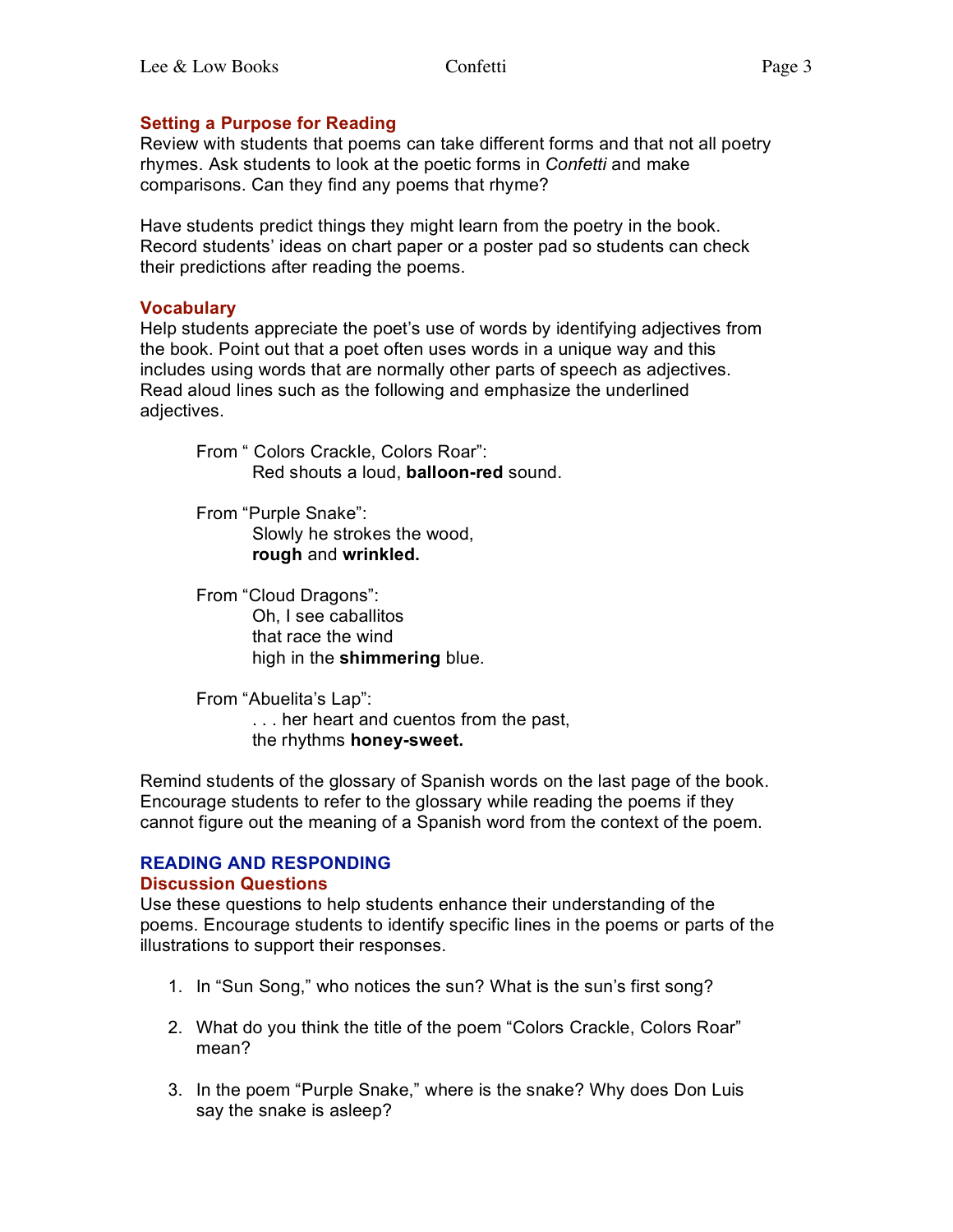- 4. In "Cloud Dragons," what does the girl see in the sky? What are they doing?
- 5. In "Mexican Magician," what clues help you figure out what a "panadero" is? What are some things the panadero makes? Why is he a magician?
- 6. What is "Leaf Soup"? Who eats the leaf soup?
- 7. What are some things that the Tarahumaras do in "I Hear, I Hear"? How does the poet emphasize the rhythm in this poem?
- 8. In "Words Free As Confetti," why do you think the poet says that words are as free as confetti? Which other poem in the book mentions confetti? What does "confetti" mean in this poem?
- 9. In "River Voice," how do you think the poet feels about a river in a desert? Why?
- 10. How does a poem paint a picture? How is a picture that a poem paints different from a picture an artist might paint?

### **Literature Circles\***

If you use literature circles during reading time, students might find the following suggestions helpful in developing the roles of the circle members.

- The **Questioner** might use questions similar to those in the Discussion Question section of this guide to help group members explore the poems.
- The **Passage Locator** might look for lines or phrases that reveal specific information about the Southwest.
- The **Illustrator** might draw pictures showing his or her personal interpretation of one or more of the poems.
- The **Connector** might find other poems about subjects in the book such as clouds, rivers, leaves, baked goods, and colors.
- The **Summarizer** might provide a brief summary of each poem for the group.
- The **Investigator** might find additional children's books written or edited by Pat Mora.

**\***There are many resource books available with more information about organizing and implementing literature circles. Two such books you may wish to refer to are: *Literature Circles: Voice and Choice in the Student-Centered Classroom* by Harvey Daniels (Stenhouse, 1994) and *Literature Circles Resource Guide* by Bonnie Campbell Hill, Katherine L. Schlick Noe, and Nancy J. Johnson (Christopher-Gordon, 2000).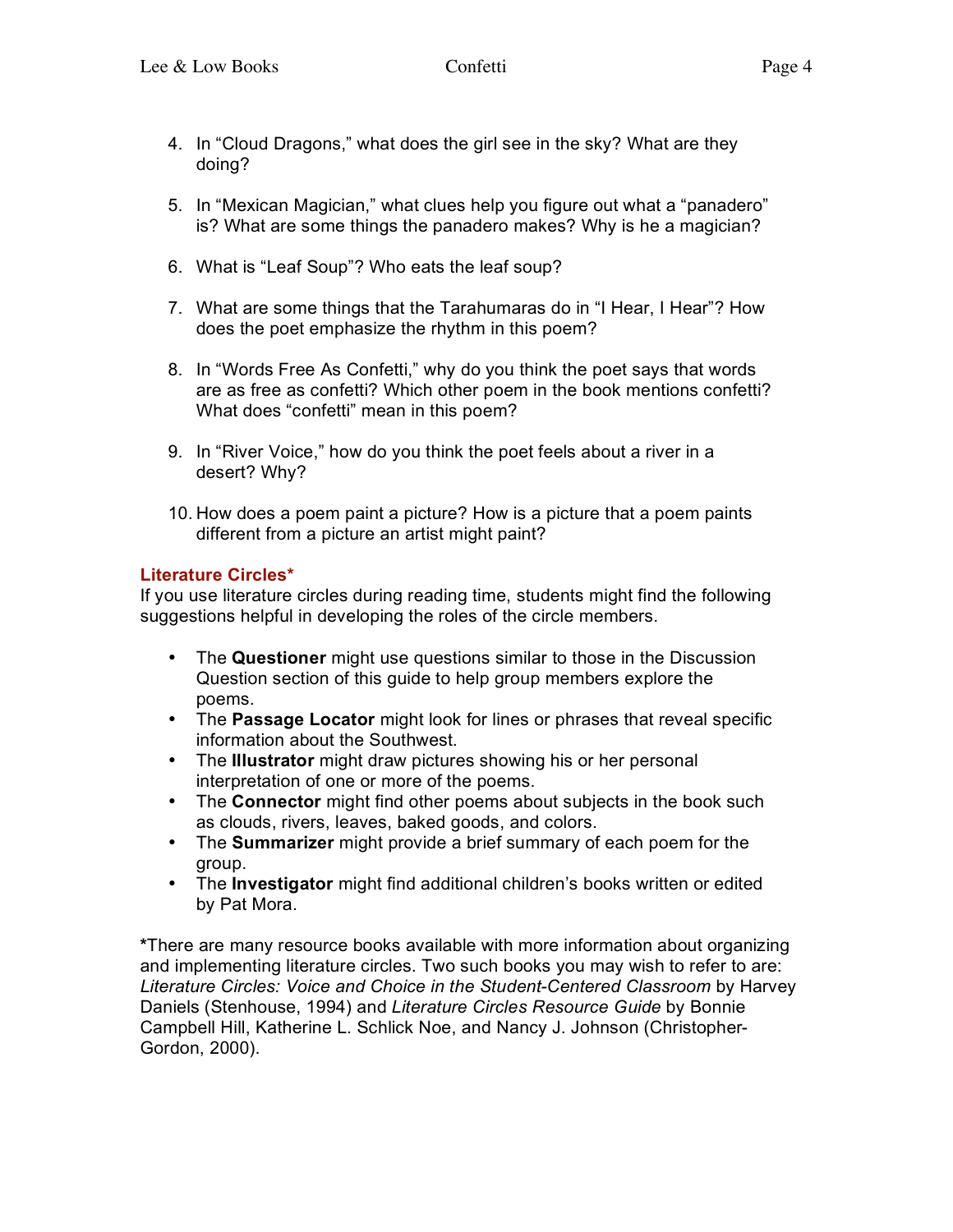## **Reader's Response**

Use the following questions or similar ones to help students personalize what they are reading. Students might respond in sketchbooks, reader's journals, or oral discussion, or drawings.

- 1. Which poem in the book is your favorite? What did you like about the poem? Why was it meaningful to you?
- 2. Which illustration do you like best? How does the picture help you understand the poem?
- 3. In "Abuelita's Lap," the girl tells about her day and listens to her grandmother's stories. Who tells stories to you? When? Do you tell someone about your day? Who? Why is that person special to you?

## **Other Writing Activities**

You may wish to have students participate in one or more of the following writing activities.

- 1. Introduce similes to the class, or review them if you have worked with similes previously. Explain that a simile compares two unlike things using the words **like** or **as**. As an example give this simile from CONFETTI: **words warm as almonds.**
	- Point out to students that similes are often used by poets. Then challenge students to find at least five other similes in the book, and finally to write five original similes of their own.
- 2. Have students write confetti poems. On slips of colored paper ("confetti") write possible poetic themes or random words that might be interesting in a poem. Be sure there are enough pieces of confetti so that each student will have at least one. Toss the papers into the air and invite students to pick up a piece at random. Have students use the words on their confetti in a poem or as the basis for a poem. Ask for volunteers to share their poems with the class.
- 3. In the poem "Abuelita's Lap," the girl listens to a star. Have students write about what a star might say if it could really speak, and what they might say back.

# **ELL (ESL) Teaching Strategies**

These strategies might be helpful to use with students who are learning to speak English as a second language.

> 1. Assign each second language speaker to a classroom book buddy who is a strong English speaker. As partners read the poems, have the English speaker teach her or his partner simple phrases such as: I don't understand. Please repeat that line. Speak slowly. I have a question. Thank you.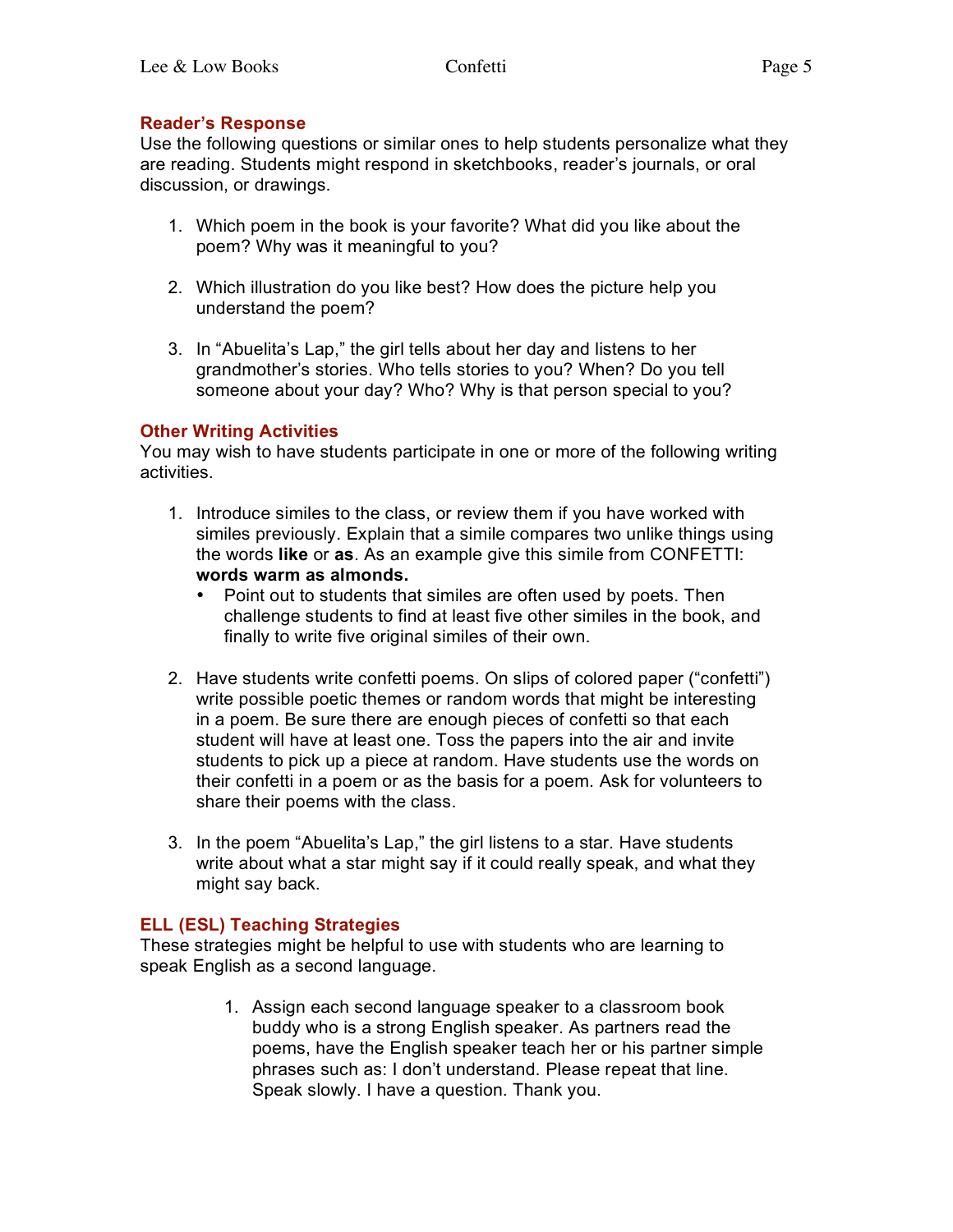- 2. Using the glossary of Spanish words at the back of the book, invite Spanish speakers to pronounce the words for the rest of the class. Have students make an index card for each word, giving both the Spanish and English meanings. Students can use these as flash cards to practice learning the words.
- 3. English speakers will need to use context to understand the Spanish words embedded in the poems. Have volunteers "think aloud" as they do this to provide modeling for English language learners who need to practice reading strategies. For example, a student reading "Sun Song" might use the word "croak" as a clue to what ranitas are. The student could also use the illustration, which shows a frog on a rock.

### **INTERDISCIPLINARY ACTIVITIES**

To help students integrate their reading experiences with other curriculum areas, introduce some of the following activities.

#### **Social Studies**

Have students locate the southwestern part of the United States on a map. Point out that these states share a border with the country of Mexico and that many people in this region are of Mexican American descent. Have students research the climate and geography of the region. Ask them to identify features of the region that Pat Mora has included in her poems.

#### **Science**

Reread the poem "Can I, Can I Catch the Wind." Talk about how difficult it would be to catch the wind with the items in the poem. Then point out that it is possible to harness the wind and use its power. Give as an example a sailboat or a paraglider. Have students do research to learn how farmers use windmills to provide power and other ways of harnessing the power of wind.

#### **Language Arts**

The poems in this book offer a good opportunity to teach students about different poetic devices. In addition to similes (see the first activity under "Other Writing Activities"), you may want to introduce/review and discuss the following:

**Repetition** Have students note the repeated lines in "Sun Song." Then ask them to find another poem in which the poet uses repetition.

**Rhyme** Draw attention to the rhyming words in the first stanza of "Abuelita's Lap." Then ask students to find rhyming words in the poem "Castenet Clicks."

**Personification** Ask students to find the lines in "Colors Crackle, Colors Roar" in which the colors make sounds like people would. Then have students identify how the river is like a human in "River Voice."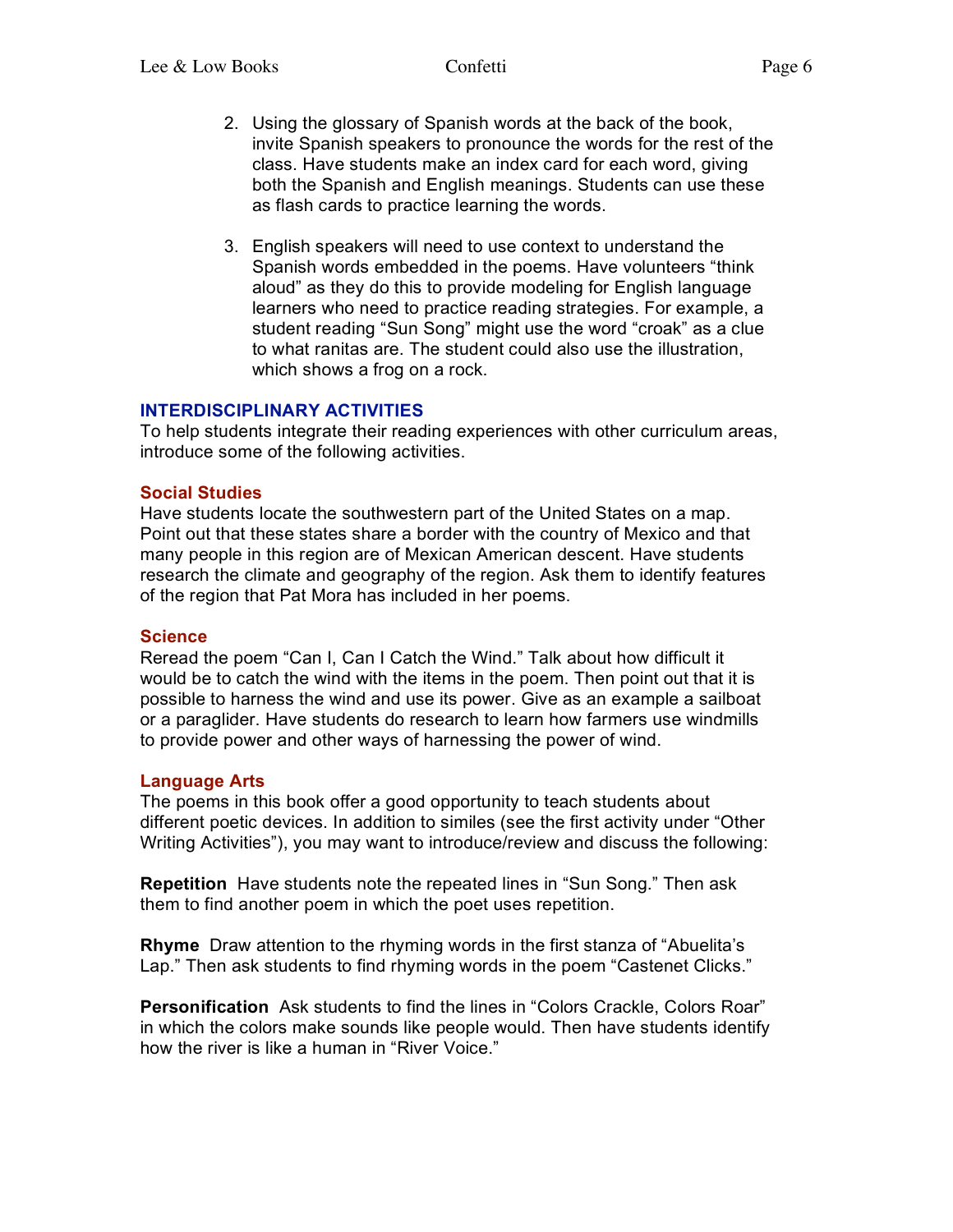#### **Art**

- 1. After reading the poem "Cloud Dragons," suggest that students draw their own cloud pictures. Provide blue construction paper and white or pink chalk, crayons, or paint for this activity. Display the finished pictures and challenge students to use them as inspiration to write their own cloud picture poems.
- 2. Students might also enjoy making confetti pictures. Have them tear or cut up scraps of colored construction paper into small pieces. Students can then paste these confetti pieces onto another paper to form images.
- 3. Students might make "serpentinas" by cutting circles of colored paper into coils. Display these from a clothesline strung across the room or, if possible, by tacking them to the ceiling.

### **ABOUT THE AUTHOR**

**Pat Mora** is a well-known Mexican American poet and author of books for children. She has received numerous awards and fellowships including the National Endowment for Arts, the Kellogg National Fellowship, and three Southwest Book Awards. Mora, a native of El Paso, Texas, grew up in a bilingual home where books were always important. She earned her undergraduate degree and masters at the University of Texas. In addition to writing, Mora often speaks publicly about multicultural education and leadership. She is mother to three children and currently lives in Kentucky and New Mexico. Her other books for children include *Love To Mamá: A Tribute To Mothers, A Library For Juana, Pablo's Tree, A Birthday Basket For Tia*, and *Tomás And The Library Lady* (other books listed below).

#### **ABOUT THE ILLUSTRATOR**

**Enrique O. Sanchez** grew up in Santo Domingo in the Dominican Republic. He studied architecture at the Santo Domingo University. Sanchez moved to New York in the 1960s and now lives in East Burke, Vermont. Sanchez worked first in television and film and designed sets for "Sesame Street." A full list of books he has illustrated for Lee & Low Books is listed below.

#### **Book Information**

\$6.95, PAPERBACK ISBN 9781880000854 \$16.95, HARDCOVER ISBN 9781880000250 32 pages, 8 1/2 x 10 Interest Level: Grades K-4 Reading Level: Grade 3 (Reading level based on the Spache Readability Formula) Lexile Measure®: NP Scholastic Reading Counts!™: 2.9 Themes: Poetry, Latino Culture, Nature, Southwest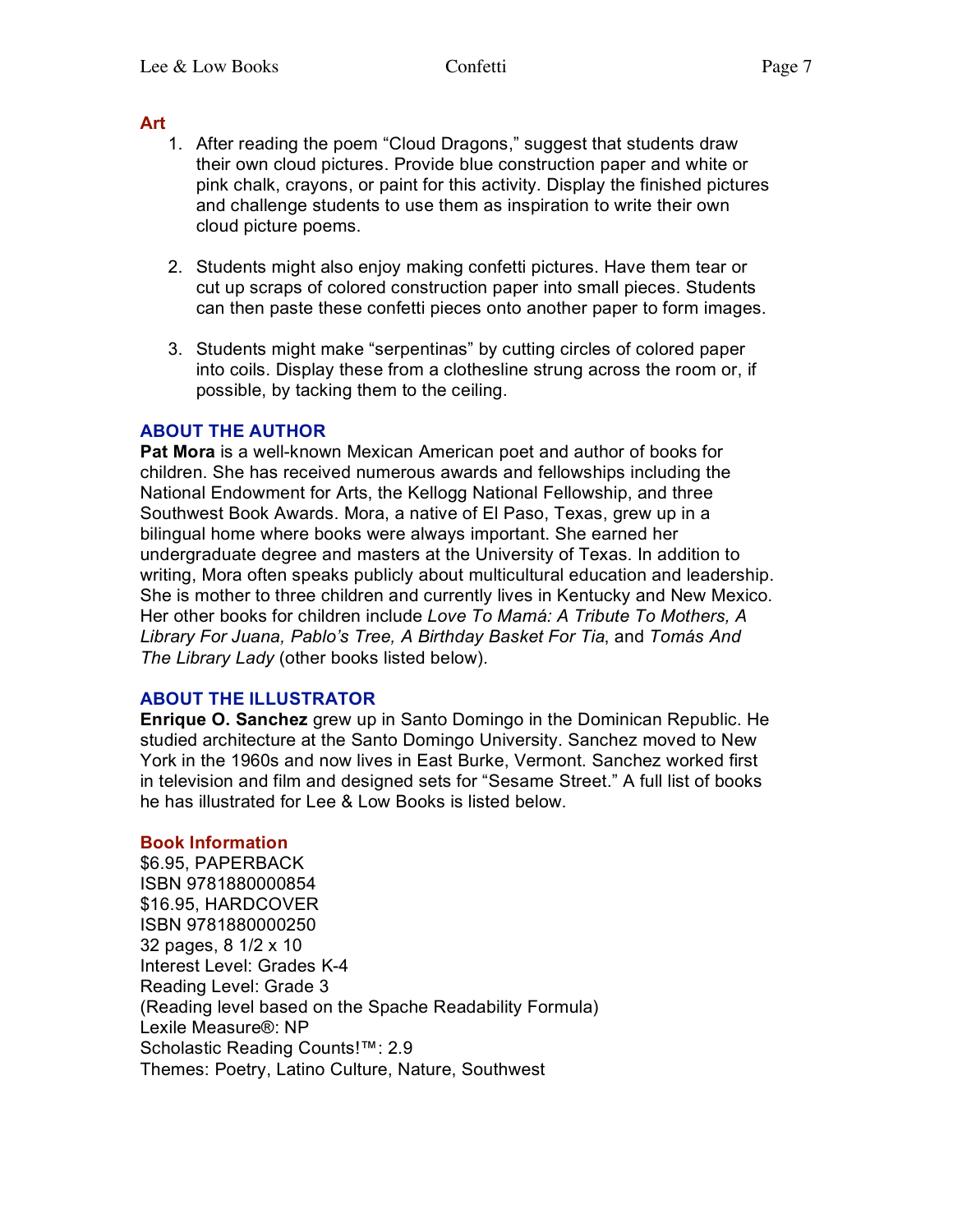### **Resources on the Web**

### Learn more about *CONFETTI: POEMS FOR CHILDREN*

http://www.leeandlow.com/books/36/hc/confetti\_poems\_for\_children *Confetti* in Spanish: http://www.leeandlow.com/books/36/hc/confetti\_poems\_for\_children

### View other **Active Reader Classroom Guides** at:

http://www.leeandlow.com/p/teachers-latino\_hispanic.mhtml

## **Other Books by Pat Mora**

**Love To Mamá: A Tribute To Mothers (edited):** http://www.leeandlow.com/books/82/hc/love\_to\_mama\_a\_tribute\_to\_mothers

### **Yum! ¡Mmmm! ¡Qué Rico! Americas' Sproutings:**

http://www.leeandlow.com/books/135/hc/yum\_mmmm\_que\_rico\_americas\_sproutin gs

### **BookTalk with Pat Mora**

http://www.leeandlow.com/booktalk/mora.html

### **LEE & LOW Poetry Power (with Pat Mora)**

http://www.leeandlow.com/teachers/poetry.html

### **Other Books illustrated by Enrique O. Sanchez**

*Amelia's Road* at: http://www.leeandlow.com/books/10/hc/amelia\_s\_road *Amelia's Road* in Spanish: http://www.leeandlow.com/books/143/hc/el\_camino\_de\_amelia

*Abuela's Weave* visit: http://www.leeandlow.com/books/8/pb/abuela\_s\_weave *Abuela's Weave* in Spanish: http://www.leeandlow.com/books/160/hc/el\_tapiz\_de\_abuela

*Confetti: Poems for Children* at:

http://www.leeandlow.com/books/36/hc/confetti\_poems\_for\_children

### *When this World Was New* at:

http://www.leeandlow.com/books/132/hc/when\_this\_world\_was\_new *When this World is New* in Spanish: http://www.leeandlow.com/books/161/hc/un\_mundo\_nuevo

*Estela's Swap at:* 

http://www.leeandlow.com/books/47/hc/estela\_s\_swap *Estela's Swap* in Spanish: http://www.leeandlow.com/books/150/hc/estela\_en\_el\_mercado\_de\_pulgas